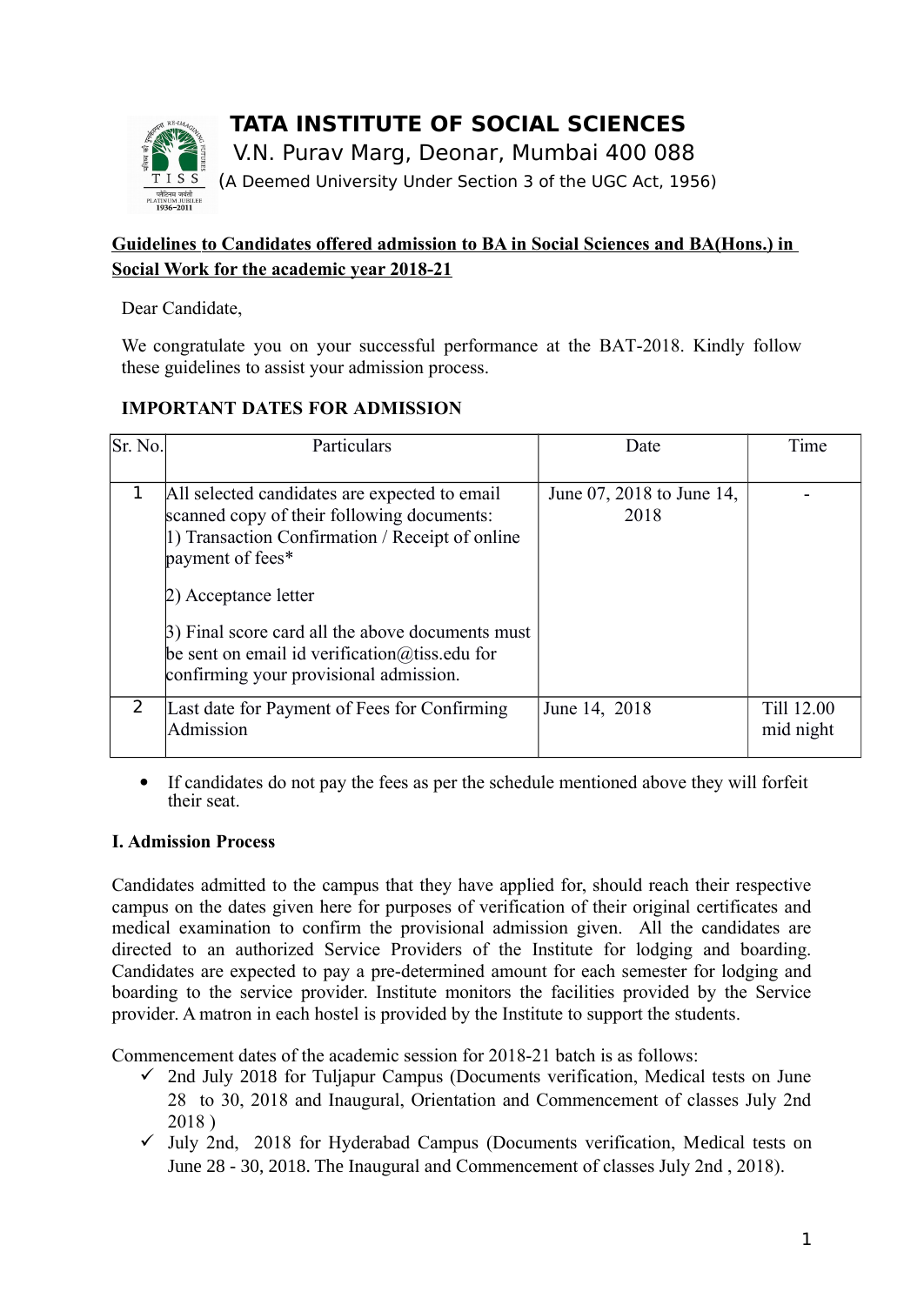$\checkmark$  12th July 2018 for Guwahati Campus (Documents verification, Medical tests on July 9th and 10th, 2018. The Inaugration and Orientation is on July 12th and 13th, 2018 and Commencement of classes on July12th, 2018.

Candidates will receive further information from the respective campuses as to what they are expected to bring along with them towards their stay and studies.

Admission of those who have paid the fees but failed to show up for verification of the original documents and medical examination without obtaining written permission will be cancelled. Candidates not joining on the date of commencement of classes will lose their attendance till they join.

## **II. Payment of Fees**

- All payment of fees shall be done through the online mode only i.e. using **credit card** or **net banking**. No other modes of payment will be accepted.
- Candidates may login to<https://ba-admissions.tiss.edu/>to view their score card. The link for online payment of fees shall appear below the score card from  $8<sup>th</sup>$ June 2018, 2:00 PM onwards
- Candidates having queries or requiring support while making fee payment may write to [pgadmission@tiss.edu o](mailto:pgadmission@tiss.edu)r call 022-25525252
- **Facilities for students who are eligible for Government of India Post-Matric Scholarships:**
- Students from SC/ST communities whose annual family income is less than Rupees two lakh and fifty thousand only (Rupees 2 lakhs for SC students from Maharashtra) during the Financial Year 2017-18 are eligible for the Post-Matric Scholarship of the Government of India (GOI). They are extended other facilities as per regulations in this regard as follows;
	- **Reimbursement of Traveling Allowance (TA):**
		- **Travel expenses will be reimbursed to all eligible GOI-PMS SC/ST students** for joining the studies from the place of residence to the respective TISS Campus.
		- **Travel reimbursement will be restricted to ordinary sleeper class or its** equivalent class (by rail) / bus (govt. transport) only on production of original tickets. No reimbursement will be given if the candidates travel by Air/Taxi/Pvt. Bus.

#### **Exemption / Reduction in payment of Tuition and Other Fees, including Deposits for SC/ST GoI-PMS Students:**

 Eligible GOI-PMS SC/ST students whose parents/guardians' annual income is less than Rs.2.50 lakhs (Rs.2 lakhs for SC students from Maharashtra) during the Financial Year 2017-18, on producing the valid Income Certificate issued by competent authorities like **Revenue officer,**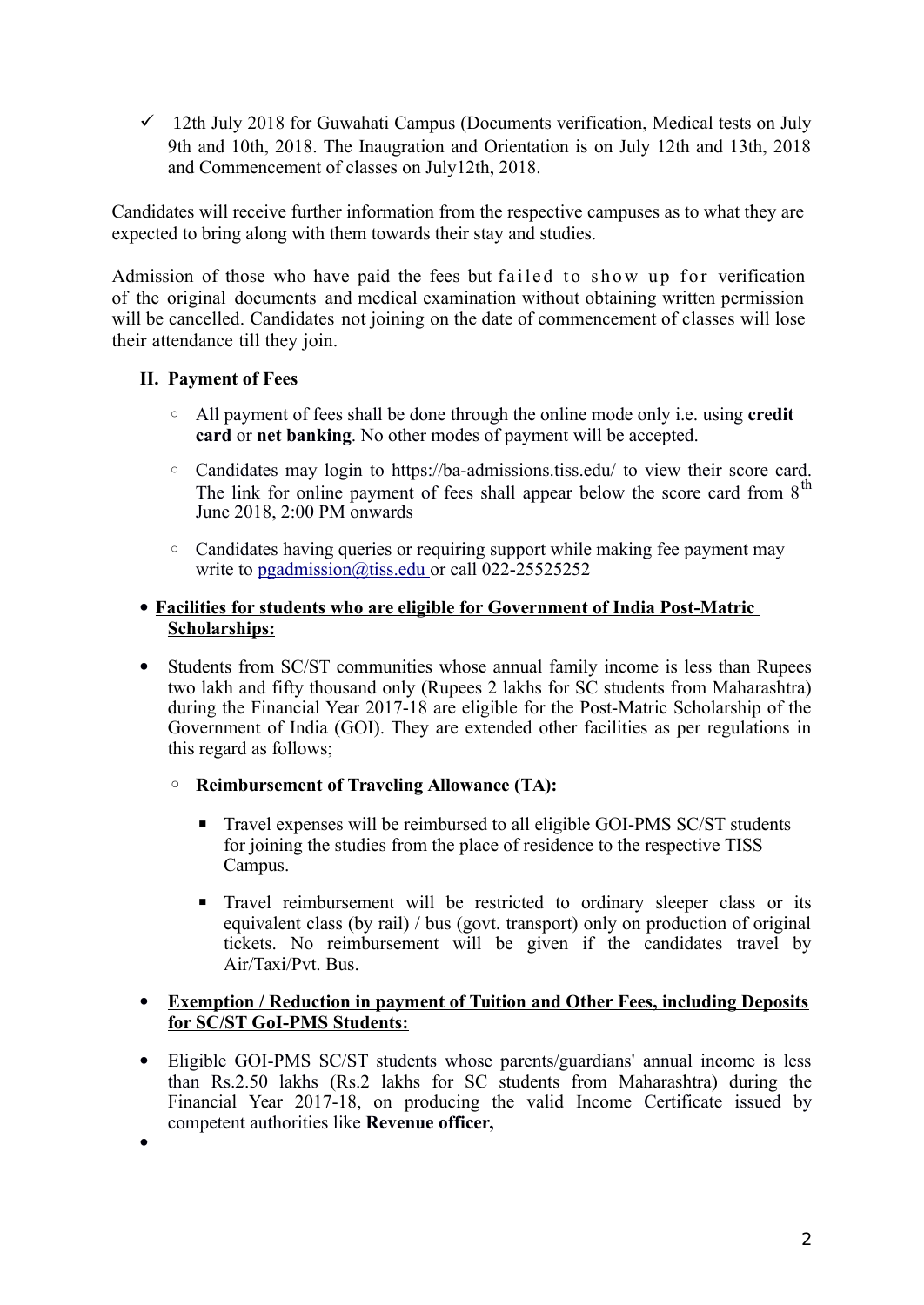- **Tahsildar, Naib Tahsildar, Block Development Officer or the District Magistrate/Collector of the respective state government**, are exempted from payment of course fees.
- They are expected to pay the base fee and Hostel and Dining Hall Charges as per the table below:

## **Table 1 : Fees Applicable for SC/ST students eligible for GoI-PMS for the Masters:**

| <b>TISS ALL CAMPUSES</b><br>FEE STRUCTURE FOR MASTER'S PROGRAMMES (2018-2020) for SC/ST eligible for<br><b>GOI-PMS Students</b> |                                                                                                                              |                        |                                      |                                      |                                      |                                      |                                      |  |  |
|---------------------------------------------------------------------------------------------------------------------------------|------------------------------------------------------------------------------------------------------------------------------|------------------------|--------------------------------------|--------------------------------------|--------------------------------------|--------------------------------------|--------------------------------------|--|--|
| <b>Components</b>                                                                                                               |                                                                                                                              | <b>B.A. Programmes</b> |                                      |                                      |                                      |                                      |                                      |  |  |
|                                                                                                                                 |                                                                                                                              | <b>Semester</b>        |                                      |                                      |                                      |                                      |                                      |  |  |
|                                                                                                                                 |                                                                                                                              | п                      | $\mathbf{H}$                         | Ш                                    | IV                                   | $\mathbf v$                          | VI                                   |  |  |
| <b>FUNDS</b>                                                                                                                    | <b>Students' Union</b><br><b>Fund</b>                                                                                        | 500                    | 500                                  | 500                                  | 500                                  | 500                                  | 500                                  |  |  |
|                                                                                                                                 | <b>Medical</b><br><b>Insurance Fund</b>                                                                                      | 1500                   | $\bf{0}$                             | 1500                                 | $\mathbf 0$                          | 1500                                 | $\mathbf 0$                          |  |  |
| <b>DEPOSITS &amp;</b><br><b>ADVANCES</b>                                                                                        | Caution<br>Deposit<br>(Refundable at<br>the time of exit<br>from<br>programme on<br>submission of<br>No Dues<br>Certificate) | 2500                   | $\mathbf 0$                          | $\mathbf 0$                          | $\mathbf 0$                          | $\bf{0}$                             | $\bf{0}$                             |  |  |
|                                                                                                                                 | # B) Dining Hall<br><b>Advance</b>                                                                                           | 3000                   | As Per<br><b>Actuals</b>             | <b>As Per</b><br><b>Actuals</b>      | As Per<br><b>Actuals</b>             | As Per<br><b>Actuals</b>             | As Per<br><b>Actuals</b>             |  |  |
| <b>CHARGES</b>                                                                                                                  | Convocation<br><b>Charges</b>                                                                                                | $\mathbf 0$            | $\mathbf 0$                          | $\mathbf 0$                          | $\bf{0}$                             | $\bf{0}$                             | 2000                                 |  |  |
| <b>OTHER</b><br><b>CHARGES</b>                                                                                                  | <b>Electricity</b><br><b>Charges (1st</b><br><b>Installment</b><br>paybale at the<br>time of<br>admission)                   | 5000                   | 15000<br>in Three<br>Instalme<br>nts | 15000<br>in Three<br>Instalmen<br>ts | 15000<br>in Three<br>Instalme<br>nts | 15000<br>in Three<br>Instalme<br>nts | 15000<br>in Three<br>Instalme<br>nts |  |  |
|                                                                                                                                 | <b>Total for Non-</b><br><b>Hostellers</b>                                                                                   | 4500                   | 500                                  | 2000                                 | 500                                  | 2000                                 | 2500                                 |  |  |
|                                                                                                                                 | <b>Total for</b><br><b>Hostellers</b>                                                                                        | 12500                  |                                      |                                      |                                      |                                      |                                      |  |  |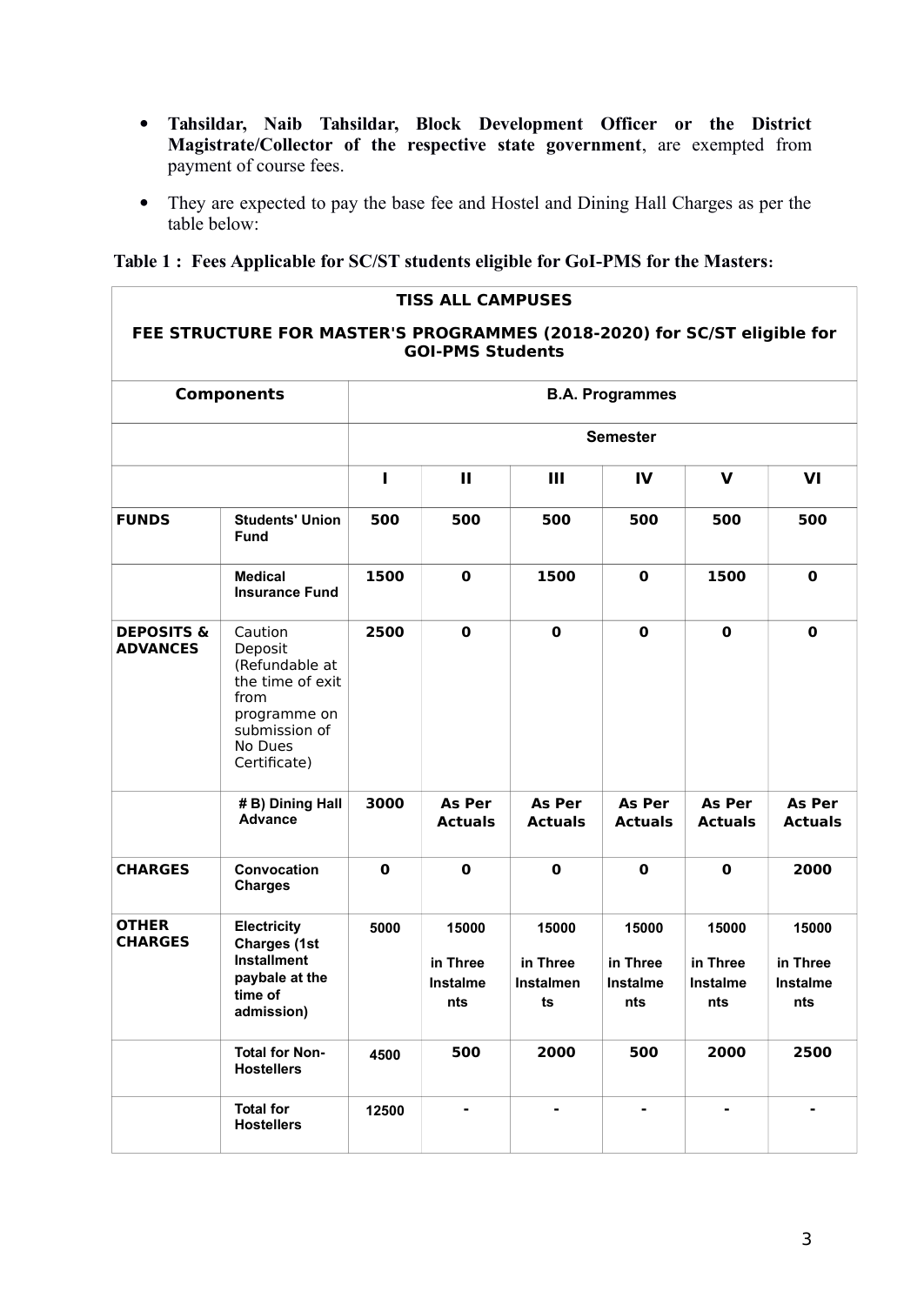**Hostel Charges of Rs. 15000/- per semester is payable in three installments. The first instalment of Hostel Charges of Rs. 5000/- is payable at the time of admission. The second and third instalments of Rs. 5000/- each (payable in the first semester) are payable in the month of August 2018 and October 2018. Similar instalment schedule will be notified for the following semesters.**

**# The Dining Hall Charges will be calculated on monthly basis and payable in monthly instalments per semester. However, a Dining Hall advance of Rs. 3000/- is payable at the time of admission along with the first semester fees. SC/ST GOI-PMS eligible candidates who are facing difficulty in paying this advance amount may write to A.R. (Academic) Mr. Mustafa Momin (email– mustafa@tiss.edu), explaining their difficulty in making the payment of Rs. 3000/- . These cases will be examined and if reasons are found valid, they will be allowed to take admission without making the advance payment of Dining Hall charges. After getting admission, these candidates will have to pay Dining Hall charges in instalments, as per actuals.**

The exemption given to the students is subject to fulfillment of the criteria for the award of the GOI-PMS and submission of GOI-PMS form (online/offline), within the stipulated period, as and when decided by the respective state government. In cases where the student fails to complete the GOI-PMS application for any reason OR in case the application of the student is rejected by their respective State Governments for any reason, he/she is liable to pay all the exempted fees which includes Dining Hall / Hostel charges, if any. Under no circumstances the Institute or any of its offices will be responsible for missing deadlines, not having correct information regarding procedures etc., related to GoI PMS. The Social Protection Office (SPO) can only guide students in the process and process their applications once submitted.

#### **Fee Structure for Eligible OBC(NC) Stucents:**

All OBC(NC) students who are eligible for GoI-PMS are required to pay fees as mentioned below :

\* Course fees (refer to Fee Chart for General Students) for the programme to which they are admitted;

\* Hostel Charges of Rs. 5000/- as the first installment of Rs.15000/- per semester payable in three installment. The two other installments of Rs.5000/-each the students are required to pay in the following month i.e. August 2018, and October 2018.

\* The Dining Hall Charges to be calculated on monthly basis and payable in monthly instalments per semester. An Advance of Rs. 3000/- towards Dining Hall will be payable at the time of admissions.

\* Eligible GOI-PMS OBC (NC) students would also be given upfront student aid of Rs. 6000/ towards tuition fee at the time of admission. They would also have to pay Caution Fee Deposit of Rs. 2500/- instead of Rs. 10000/- to be paid by General category students.

**Important Note**: All the SC/ST/OBC(NC) eligible students are required to submit (mandatory) the photocopy of the Fee Challan to the SPO (respective campus) every semester for their information.

#### **Post-matric Scholarship Form:**

All selected SC/ST candidates are requested to contact their District Social Welfare or relevant Office concerned of their respective state government and collect the information about GOI-PMS procedures (i.e., list of required documents, offline OR online application, due date for submission, detailed communication postal address, etc.). For more details (if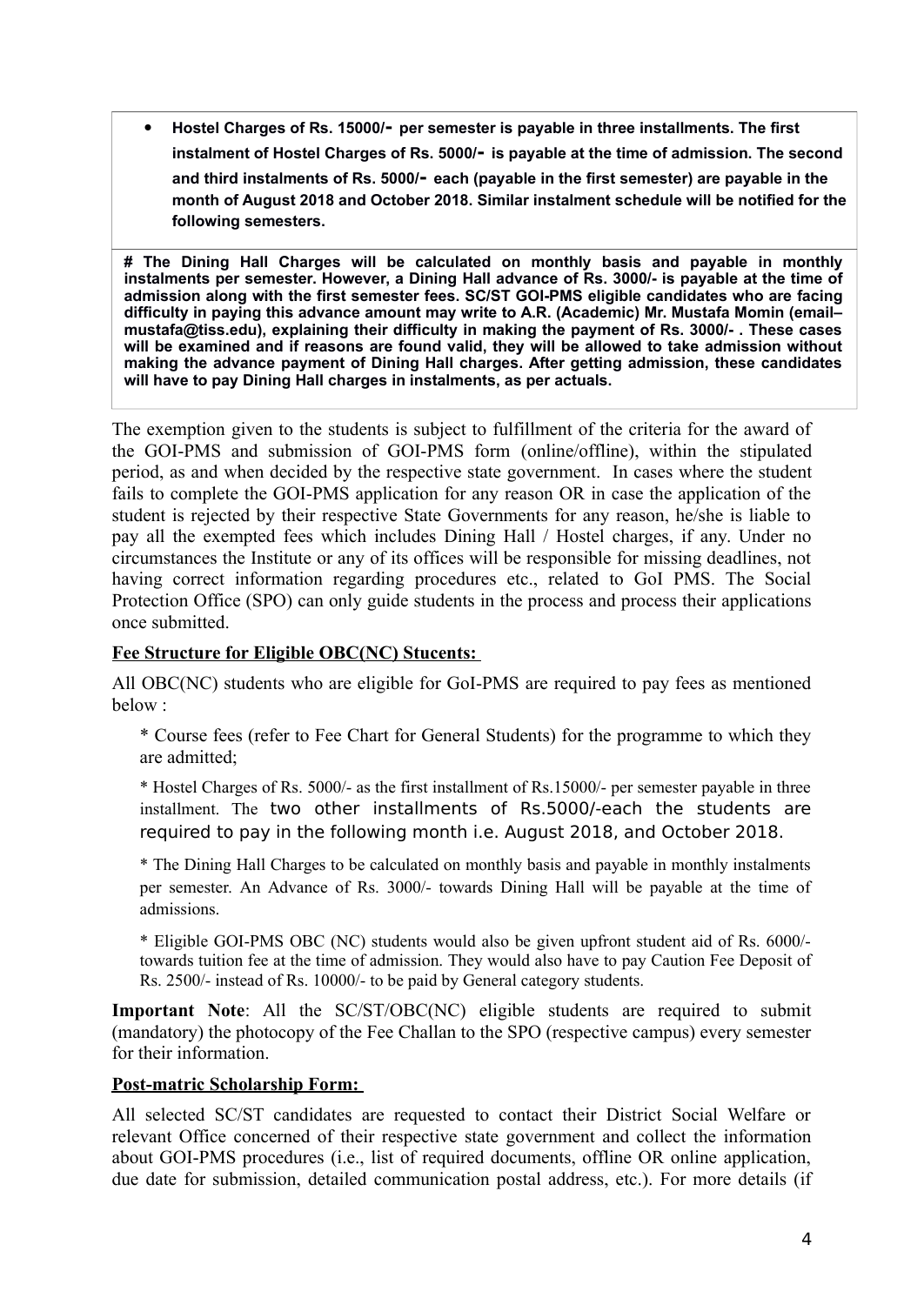any), please contact Section Officer (Social Protection Office) on phone No. 022-25525233.

**Important Note:** SC/ST students in employments whose pay is protected during the period of their study and who have already availed of the GOI Post Matric Scholarship for a Post-Graduate Course will not be eligible for the GOI Post-Matric Scholarship. If the state government rejects the GOI-PMS application of the students on the grounds that they are studying outside state or for any other reason, or if the state government online application form does not include the name of TISS or its programmes/courses on its website, or if the student fails in a semester and is required to repeat the semester, and is therefore not be eligible for GOI-PMS during the study period (in TISS), they will be required to pay all the fees, deposits and other charges like General Category students.

#### **III. Documents to be brought for joining the programme**

1. The portion of TISS copy of the **Fee Challan and the Acceptance Letter, original Admit card, Identity Proof, Caste Certificate in the prescribed GOI form. PWD certificate, KM certificate, Armed forces certificate have to be brought as original documents for verification at the time of admission. Candidates are also required to submit one set of photocopies of all the below mentioned documents.** 

2. Candidates should bring two recent stamp-sized photographs - for a digital identity card and another for insurance.

3. Candidates awaiting their results of  $12<sup>th</sup>$  std or awaiting the marks sheet of  $12<sup>th</sup>$  standard are required to bring a bonafide letter have to bring a letter from the School head or competent authority with signature and seal, indicating that the candidate has taken the final examination and is awaiting results. The letter has to be addressed to the Registrar, TISS, Mumbai.

4. In case a candidate has submitted/returned the original marks certificate to the School/Board for re- evaluation, he/she is required to produce a letter from the School/Board authority addressed to the Registrar of TISS clearly indicating that the  $S$  c h o o  $1/B$  o a r d, as stated above, has retained the candidate's original documents, for a specific purpose.

5. Candidates who receive provisional admission prior to  $12<sup>th</sup>$  Standard results, but find that they have not cleared all the courses (main/major/subsidiary, etc) of the 12th standard will lose admission to the Bachelors degree programme. Rules of the Institute pertaining to refund of fees shall apply.

#### **Certificates for Candidates of various reserved categories:**

- $\checkmark$  Caste/Tribe Certificate
- $\checkmark$  Income Certificate of the preceding financial year i.e. 2017-18 (only for those SC/ST who are eligible for GoI Post-Matric Scholarship).
- $\checkmark$  OBC(NC) candidates should produce the latest Non-creamy layer certificate
- $\checkmark$  Certificate of Disability (if applicable).
- $\checkmark$  Certificate of Kashmiri Migrant (Certificate issued by a competent authority indicating the status of Kashmiri Migrant. This will be subject to the GoI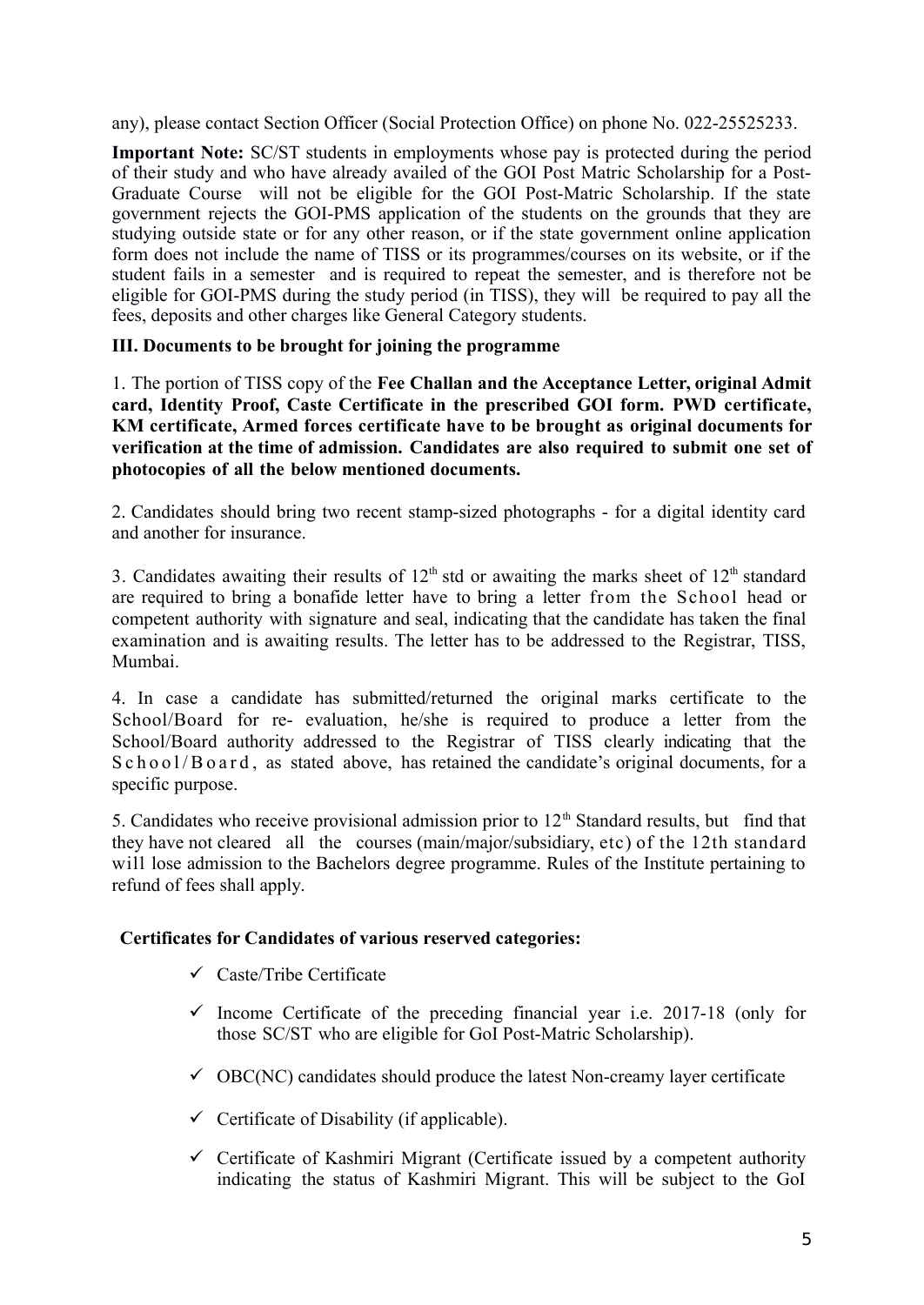directives);

 $\checkmark$  Aadhar Card (only for those SC/ST who are eligible for GoI Post-Matric scholarship)

**VI)**. **Anti-Ragging Affidavits:** It is mandatory to fill online anti-ragging affidavits which is available online on [www.antiragging.in](http://www.antiragging.in/) by the selected candidates as well their parents. After submission of the online form two affidavits are sent on their email: 1) Students antiragging affidavit 2) Parents anti-ragging affidavits. The hard copy of both the affidavits should be printed signed and submitted by the students at the time of joining the programme.

## **V). Post Admission Related Information**

- 1. **Refund of Fees:** In case, candidates wish to withdraw from the programme after seeking admission, details on refund of fees will done as per Government of India norms.
- 3. **Final Year Mark sheet:** Final Year Mark sheet/provisional certificate of passing  $12<sup>th</sup>$  std issued by School/Board authorities should be submitted to the Academic Section of the respective campus on or before 30th September, 2018.
- 4. **Migration Certificate:** Migration Certificate issued by School/Board authorities should be submitted to the Academic Section on or before 30th September, 2018.
- 5. Provisional Admission: A candidate, who is admitted provisionally, pending 12<sup>th</sup> std results should produce the mark-sheet and migration certificate on or before the above-mentioned dates and submit it to the Academic Section, failing which his/her admission will be cancelled.

## **VI. Hostel Accommodation:-**

#### **Hyderabad Campus:**

Limited Hostel and Dining Hall facilities are available for students (non-local) who are admitted to TISS-Hyderabad off-campus through service provider/s, facilitated by TISS. Students opting for this facility (on first-come-first-serve basis) are expected to pay directly to the service provider/s for using these facilities. GOI-PMS eligible students will have to pay for Hostel charges and Dining Hall facilities as per the Table 3 and V(c). **Interested** c**andidates can write to tisshydhostel@gmail.comfor hostel accommodation**.

#### **Guwahati Campus:**

The Hostel and Dining Hall facilities are available for students (non-local) who are admitted to TISS-Guwahati off-campus on payment of Hostel and Dining Hall charges. Candidates can write to [hostelstissgyh@gmail.com f](mailto:hostelstissgyh@gmail.com)or hostel accommodation. Please contact Mr. John Tirkey on (0361) 2739500.

#### **Tuljapur Campus:**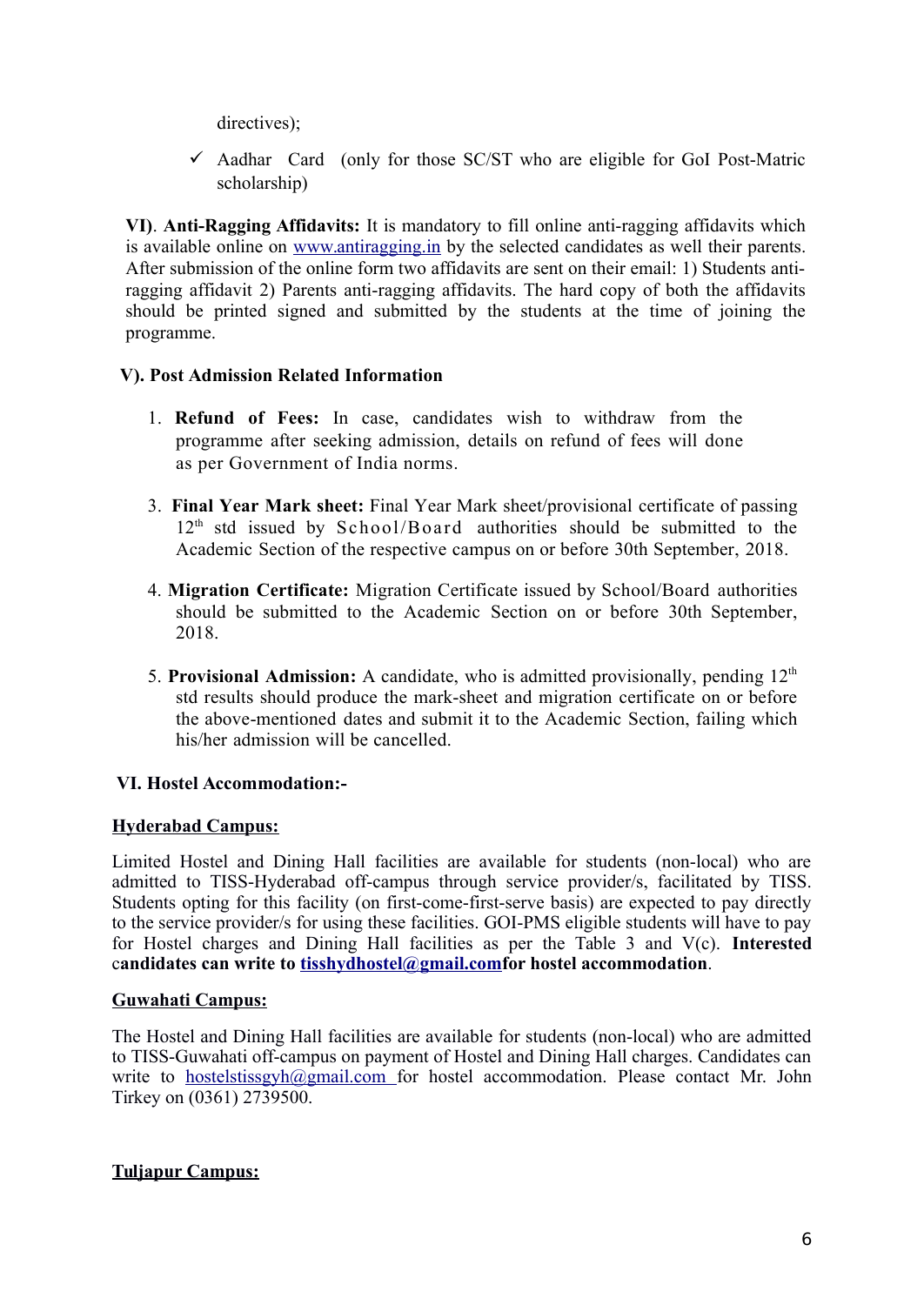The Hostel and Dining Hall facilities are available for students (non-local) who are admitted to TISS-Tuljapur off-campus on payment of Hostel and Dining Hall charges. **Candidates can write to** [info.srd@tiss.edu](mailto:infosrd@tiss.edu) **for hostel accommodation** or may contact Mr. Kundan Dhumal on – 09422378678 or 09270105222 to 09270105225.

#### **VI. General Information**

- a. If any of the above documents in original are not produced for verification, provisional selection will be cancelled.
- b. Admission will be subject to the fulfillment of the eligibility requirements as confirmed through the verification of original certificates and mark-sheets, etc.
- c. Original documents will be immediately returned to the candidate as soon as the verification is over.
- d. The policy of the Government for GoI-PMS facility will be followed as per the Government rules and
- e. Any request for change in the choice of campus will not be entertained.

The exemption given to the students is subject to fulfillment of the criteria for the award of the GOI-PMS and submission of GOI-PMS form, within the stipulated period, as decided by the Institute. All the SC, ST students availing of GoI-PMS fellowship are expected to abide by the expectation of filling online forms and co-operate to fulfill the requirements, otherwise Institute will exercise its prerogative to withdraw the facility. In cases where the GOI-PMS form of the student is rejected by their State Government, he/she is liable to repay all the exempted fees which include Dining Hall / Hostel charges and advances, if any.

Note : If on verification of the certificate it is found to be either invalid or false, the admission of the candidates shall stand cancelled with effect and action as per law shall be initiated.

All selected candidates (other than Maharashtra) are required to bring with them two Post-Matric Scholarship forms (fresh) from their district Social Welfare or concerned Office of the respective State. They should also obtain their parents'/guardian's signature on the form, wherever required. For details, if any, please contact Section Officer (SC/ST Cell) (022) 25525233.